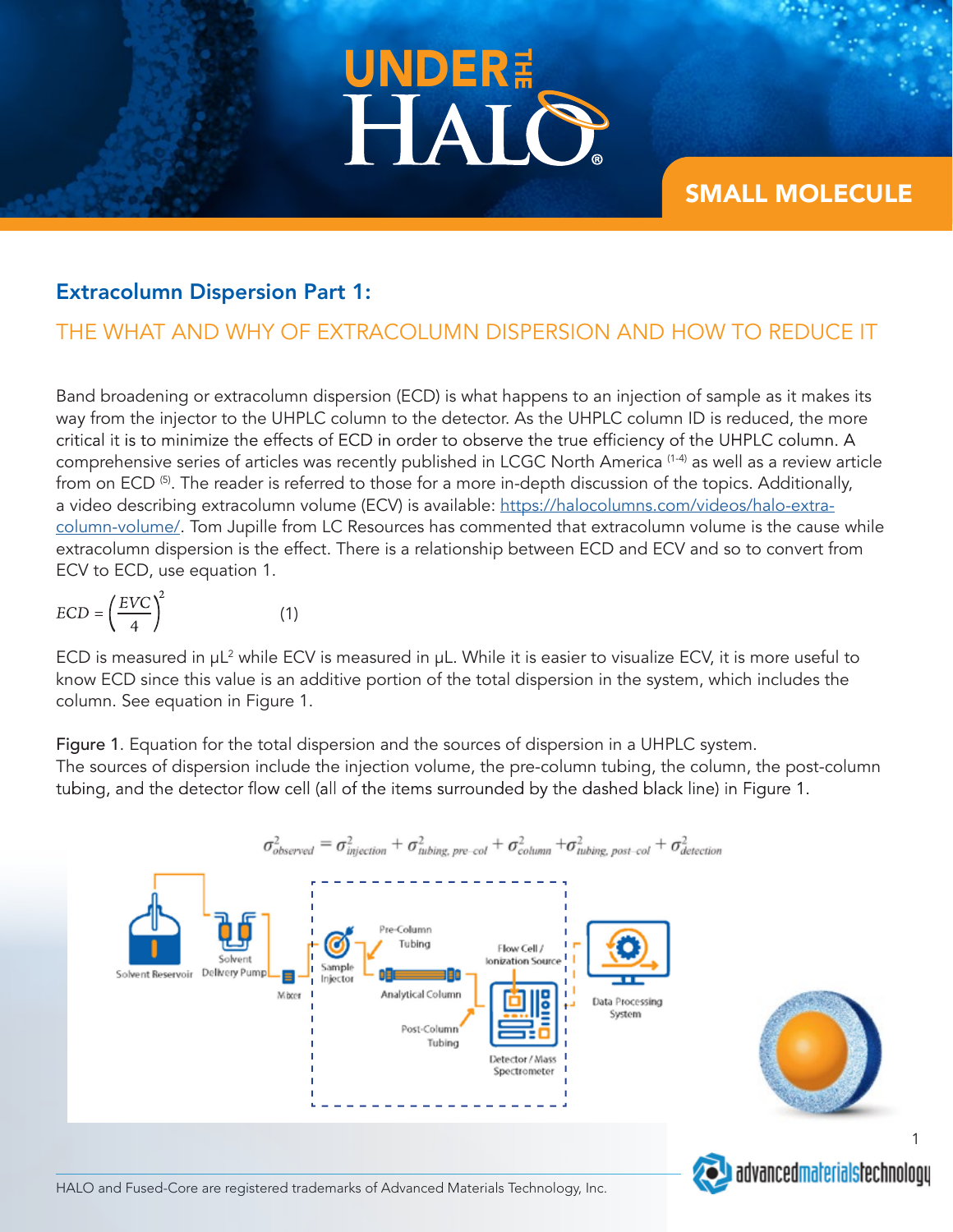# WAYS TO ESTIMATE ECD

The following table lists the multiple ways to estimate ECD along with their advantages and disadvantages (5).

| Method                                                                                      | Advantages                                                        | Disadvantage                                                                                             |
|---------------------------------------------------------------------------------------------|-------------------------------------------------------------------|----------------------------------------------------------------------------------------------------------|
| No column                                                                                   | Fast, easy                                                        | Prone to errors                                                                                          |
| Linear extrapolation                                                                        | No additivity issues since column remains in<br>place             | Extrapolates data outside of the experimental range;<br>assumes that N is constant for all analytes used |
| Suppression-of-individual-instru-<br>ment-component contributions                           | Identify which component(s) are most impactful                    | Need smaller volume components to replace existing<br>components                                         |
| 2 point on column detection                                                                 | Enables estimate of ECD without making chang-<br>es to the system | Difficult to do with stainless steel columns                                                             |
| Web-based dispersion calculator (6)<br>https://www.multidlc.org/dispersion_cal-<br>culator/ | Easy, gives visual plot of dispersion                             | Need to know information about separation (k; N) and<br>details of how instrument is plumbed             |

Table 1. Ways to Estimate ECD and their advantages and disadvantages

## IMPORTANCE OF ECD

How do you know if your separation is subject to the effects of ECD? One way to know is to estimate the ECD. A good value for one column/system may be a poor value for another column/system. It depends on the particle size, column dimension, and method conditions (retention factor). See Figure 2.



As the column ID is reduced, the impact of ECD increases. As retention factor (k) increases, the maximum amount of dispersion for 90% resolution increases, which means that in order to overcome the ECD on a small ID column with short length, a relatively high retention factor is needed.

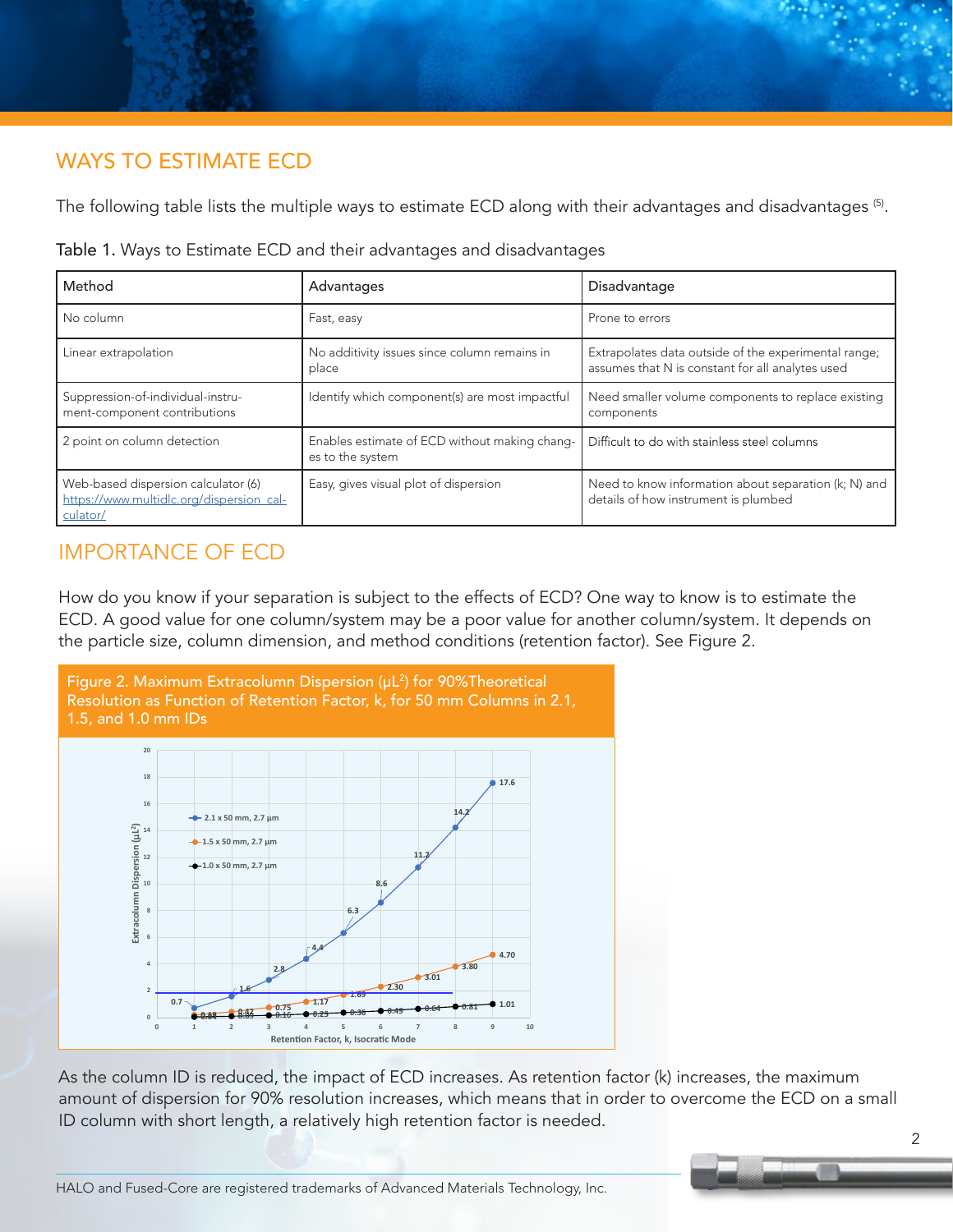

Another way to know if your system has too much ECD is to reduce the ECD in your LC system and look for<br>improvements in efficiency or peak width. If you observe that efficiency is increasing as the retention factor is increasing, this is a sign that your system has too much ECD for the column that you are using. See Figure 3.

Table 2 lists ways to reduce ECD and improve the observed column performance.

Table 2. Recommendations for Instrument and Method Parameters That Affect ECD and Maximize Column Performance

| Instrument or Method Parameter | Recommendations                                                                                                                                                                                                                                                                                                                                                                            |  |
|--------------------------------|--------------------------------------------------------------------------------------------------------------------------------------------------------------------------------------------------------------------------------------------------------------------------------------------------------------------------------------------------------------------------------------------|--|
| Injection Volume               | Keep injection volume to a minimum according to desired sensitivity, S/N ratio and loading<br>$\bullet$                                                                                                                                                                                                                                                                                    |  |
| Sample Solvent Composition     | Keep sample solvent strength equal to or less than initial mobile phase if possible.<br>$\bullet$<br>If 100% organic must be used as sample solvent, use minimum injection volume possible.<br>$\bullet$                                                                                                                                                                                   |  |
| Pre-column Tubing Volume       | Use minimum lengths of 100 µm ID tubing or smaller. Different tubing IDs in sample flow path<br>$\bullet$<br>can cause additional dispersion.                                                                                                                                                                                                                                              |  |
| Heat Exchanger Volume          | Some instruments have column compartments with different heat exchanger volume options.<br>$\bullet$<br>Use smallest volume consistent with flow rates, especially for 2.1 mm ID columns and smaller.<br>$\bullet$                                                                                                                                                                         |  |
| Post-column Tubing Volume      | Use minimum lengths of 100 µm ID tubing or smaller. Different tubing IDs in sample flow path<br>$\bullet$<br>can produce additional dispersion.<br>Note 50 or 75 um ID tubing may provide better results at the expense of higher backpressure.<br>$\bullet$                                                                                                                               |  |
| Detector Flow Cell Volume      | Use flow cell volumes 1-5 $\mu$ L for most 2.1 and 3 mm ID columns and 1 $\mu$ L flow cells for 1.5 mm ID<br>$\bullet$<br>columns.<br>Larger cell volumes (10-15 µL) can often be used for 4.6 mm ID columns in longer lengths.<br>$\bullet$                                                                                                                                               |  |
| Detector Data Rate             | Set data rate so that 20-40 pts are sampled across the narrowest peak. There is a compromise<br>$\bullet$<br>between minimum peak width (highest N) and S/N level as a function of data rate (Hz).                                                                                                                                                                                         |  |
| Detector Response Time         | For some instruments response time is inversely dependent on the data rate setting.<br>$\bullet$<br>Maximum allowable response time is proportional to retention time and $\sqrt{ }$ broadening), i.e.,<br>$\bullet$<br>loss in N and Rs, and inversely proportional JN.<br>Start with fastest response time and increase until just before no loss in N and noise is accept-<br>$\bullet$ |  |
|                                | able.                                                                                                                                                                                                                                                                                                                                                                                      |  |

HALO and Fused-Core are registered trademarks of Advanced Materials Technology, Inc.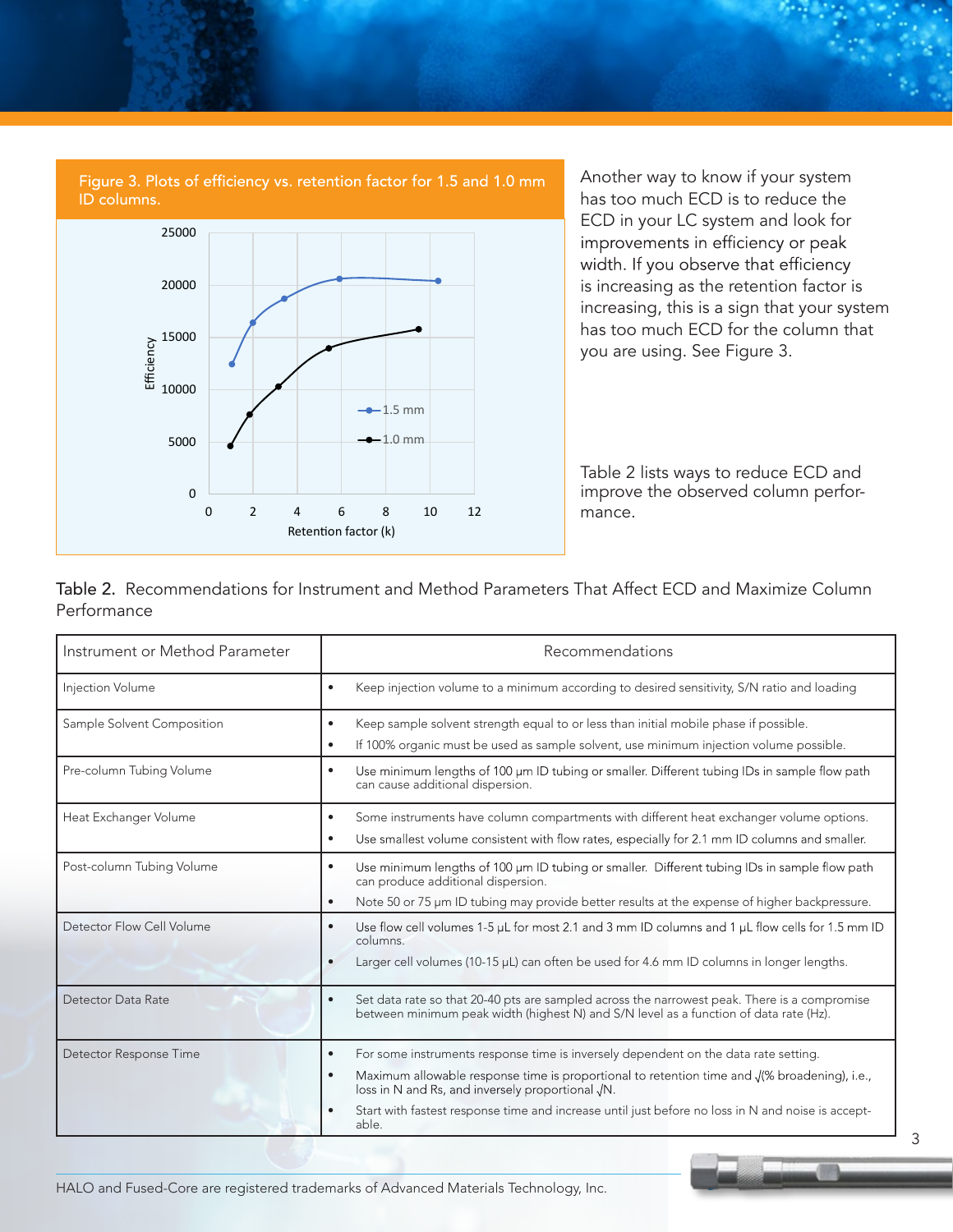An example of excess ECD is demonstrated in Figure 4A. If an analyst was looking to identify which component has the greatest impact on ECD or which should be optimized, the answer would be the detector. In Figure 4B the improvement of only reducing the volume of the detector flow cell is demonstrated while in 4C the improvement of a smaller volume detector flow cell coupled with shorter, smaller ID tubing is demonstrated.

Figure 4A. Too much ECD in system so peaks are broad and coeluted. Figure 4B. Switching to a reduced volume detector flow cell improves the separation of cannabinoids using a HALO 90 Å C18, 2.7  $\mu$ m, 2.1 x 50 mm column. Figure 4C. Additional improvements to the cannabinoid separation are made when the small volume flow cell is coupled with shorter, smaller ID tubing.

#### 2.1 x 50 mm, 2,7 µm





HALO and Fused-Core are registered trademarks of Advanced Materials Technology, Inc.